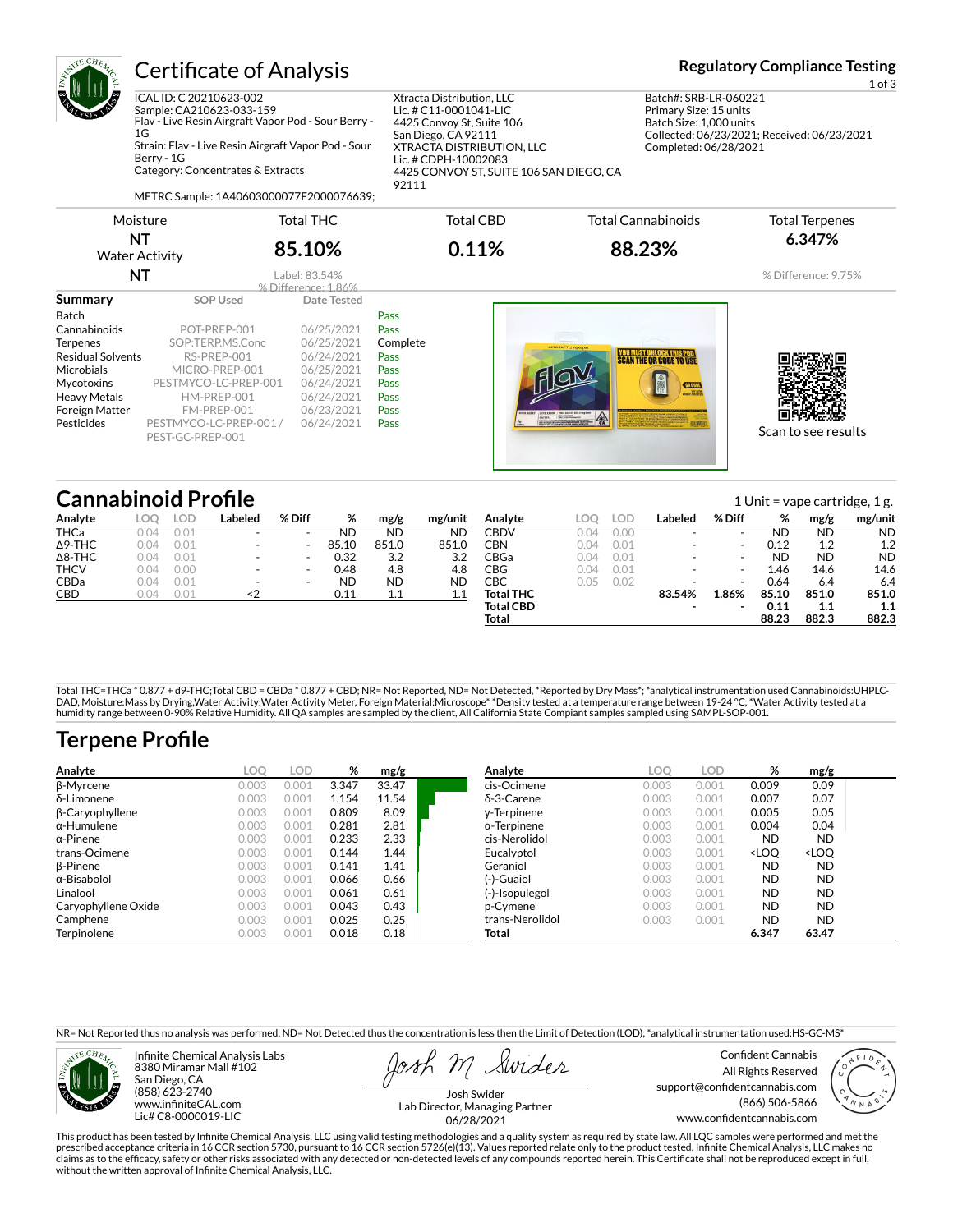

# Certificate of Analysis **Certificate of Analysis Regulatory Compliance Testing**

ICAL ID: C 20210623-002 Sample: CA210623-033-159 Flav - Live Resin Airgraft Vapor Pod - Sour Berry -  $1<sub>G</sub>$ 

Strain: Flav - Live Resin Airgraft Vapor Pod - Sour

Category: Concentrates & Extracts

Xtracta Distribution, LLC Lic. # C11-0001041-LIC 4425 Convoy St, Suite 106 San Diego, CA 92111 XTRACTA DISTRIBUTION, LLC Lic. # CDPH-10002083 4425 CONVOY ST, SUITE 106 SAN DIEGO, CA 92111

2 of 3

Batch#: SRB-LR-060221 Primary Size: 15 units Batch Size: 1,000 units Collected: 06/23/2021; Received: 06/23/2021 Completed: 06/28/2021

METRC Sample: 1A40603000077F2000076639;

### **Residual Solvent Analysis**

Berry - 1G

| Category 1          |           |           |           | LOQ LOD Limit |      | <b>Status</b> Category 2 |           | LOO       | LOD  | Limit     | Status | <b>Category 2</b> |      | LOO       | lud       | _imit     | <b>Status</b> |
|---------------------|-----------|-----------|-----------|---------------|------|--------------------------|-----------|-----------|------|-----------|--------|-------------------|------|-----------|-----------|-----------|---------------|
|                     | µg/g      | $\mu$ g/g | $\mu$ g/g | $\mu$ g/g     |      |                          | $\mu$ g/g | $\mu$ g/g | ug/g | $\mu$ g/g |        |                   | µg/g | $\mu$ g/g | $\mu$ g/g | $\mu$ g/g |               |
| 1.2-Dichloro-Ethane | <b>ND</b> |           |           |               | Pass | Acetone                  | ND        | 300       | 200  | 5000      | Pass   | n-Hexane          | ND   | 35        | $20 -$    | 290       | Pass          |
| Benzene             | <b>ND</b> |           |           |               | Pass | Acetonitrile             | ND        | 150       |      | 410       | Pass   | Isopropanol       | ND   | 300       | 200.      | 5000      | Pass          |
| Chloroform          | <b>ND</b> |           |           |               | Pass | Butane                   | ND        | 300       | 200  | 5000      | Pass   | Methanol          | ND   | 300       | 200.      | 3000      | Pass          |
| Ethylene Oxide      | <b>ND</b> |           |           |               | Pass | Ethanol                  | ND        | 300       | 200  | 5000      | Pass   | Pentane           | ND   | 300       | 200       | 5000      | Pass          |
| Methylene-Chloride  | <b>ND</b> |           |           |               | Pass | Ethyl-Acetate            | ND        | 300       | 200  | 5000      | Pass   | Propane           | ND   | 300       | 200       | 5000      | Pass          |
| Trichloroethene     | <b>ND</b> |           | U.5       |               | Pass | Ethvl-Ether              | ND        | 300       | 200  | 5000      | Pass   | Toluene           | ND   | 150       | 100       | 890       | Pass          |
|                     |           |           |           |               |      | Heptane                  | ND.       | 300       | 200  | 5000      | Pass   | Xylenes           | ND   | 150       | 100       | 2170      | Pass          |

NR= Not Reported thus no analysis was performed, ND= Not Detected thus the concentration is less then the Limit of Detection (LOD) ,\*analytical instrumentation used=HS-GC-MS\*

## **Heavy Metal Screening**

|         |                                                                          | <b>LOC</b> | LOD       | Limit | <b>Status</b> |
|---------|--------------------------------------------------------------------------|------------|-----------|-------|---------------|
|         | $\mu$ g/g                                                                | µg/g       | $\mu$ g/g | µg/g  |               |
| Arsenic | <loq< th=""><th>0.009</th><th>0.003</th><th>0.2</th><th>Pass</th></loq<> | 0.009      | 0.003     | 0.2   | Pass          |
| Cadmium | 0.009                                                                    | 0.002      | 0.001     |       | Pass          |
| Lead    | 0.010                                                                    | 0.004      | 0.001     | U.5   | Pass          |
| Mercury | <b>ND</b>                                                                | 0.014      | 0.005     |       | Pass          |

NR= Not Reported thus no analysis was performed, ND= Not Detected thus the concentration is less then the Limit of Detection (LOD) , \*analytical instrumentation used:ICP-MS\*

## **Microbiological Screening**

|                               | <b>Result</b> | <b>Status</b> |
|-------------------------------|---------------|---------------|
| Aspergillus flavus            | Not Detected  | Pass          |
| Aspergillus fumigatus         | Not Detected  | Pass          |
| Aspergillus niger             | Not Detected  | Pass          |
| Aspergillus terreus           | Not Detected  | Pass          |
| shiga toxin-producing E. coli | Not Detected  | Pass          |
| Salmonella SPP                | Not Detected  | Pass          |

ND=Not Detected; \*analytical instrumentation used:qPCR\*



Infinite Chemical Analysis Labs 8380 Miramar Mall #102 San Diego, CA (858) 623-2740 www.infiniteCAL.com Lic# C8-0000019-LIC

Josh M Swider

Confident Cannabis All Rights Reserved support@confidentcannabis.com (866) 506-5866 www.confidentcannabis.com



Josh Swider Lab Director, Managing Partner 06/28/2021

This product has been tested by Infinite Chemical Analysis, LLC using valid testing methodologies and a quality system as required by state law. All LQC samples were performed and met the prescribed acceptance criteria in 16 CCR section 5730, pursuant to 16 CCR section 5726(e)(13). Values reported relate only to the product tested. Infinite Chemical Analysis, LLC makes no<br>claims as to the efficacy, safety o without the written approval of Infinite Chemical Analysis, LLC.